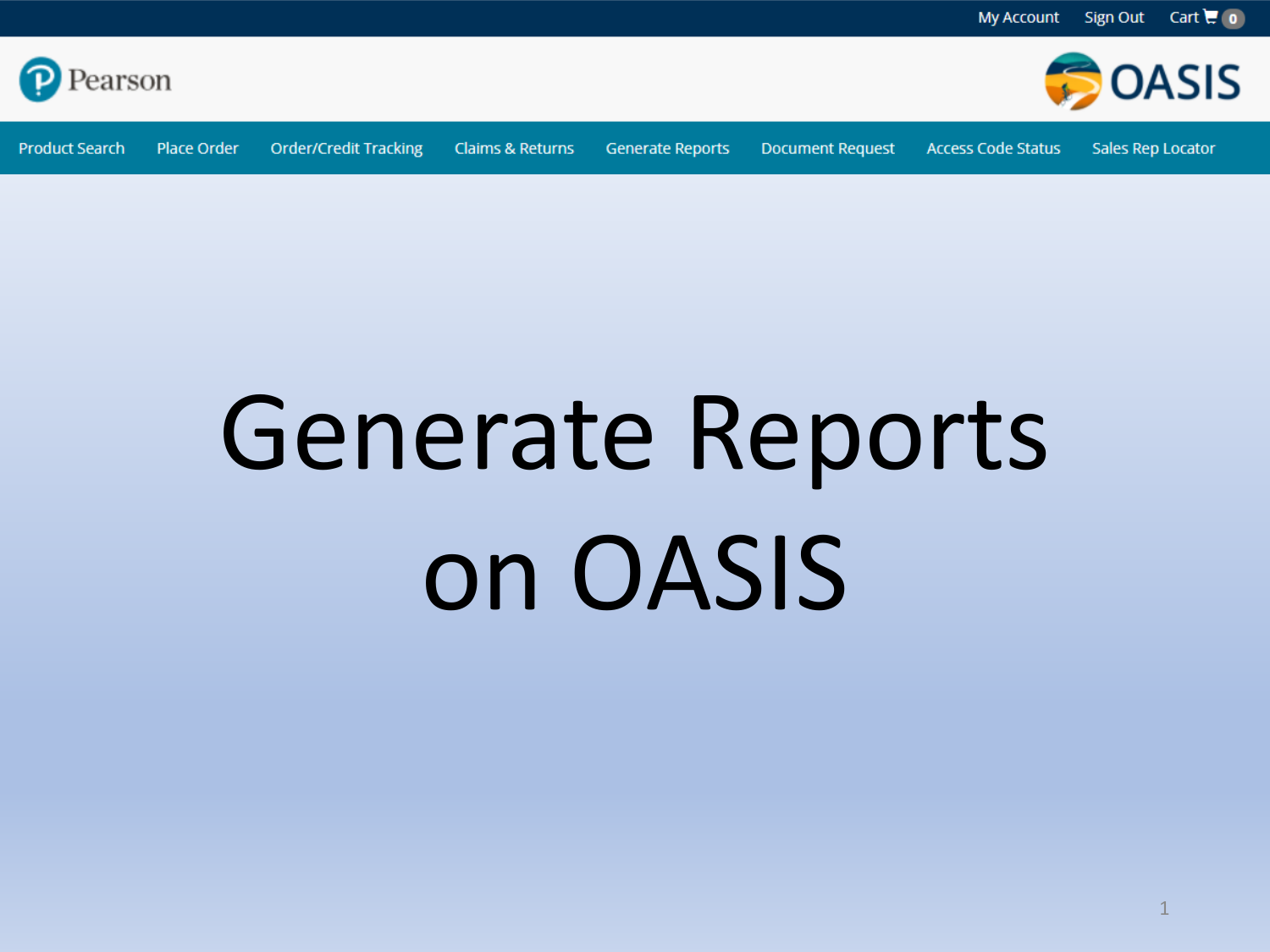

Reports for New Editions/Substitutions, Supplements & Out of Print products are based on purchase history.

Reports for Unshipped Orders and Order Status provide an overview of order history up to 36 months.

Invoice Reports provide an overview of all invoices or detailed invoice information.

Reports can be customized to your specific needs. Save them so they can be run again any time.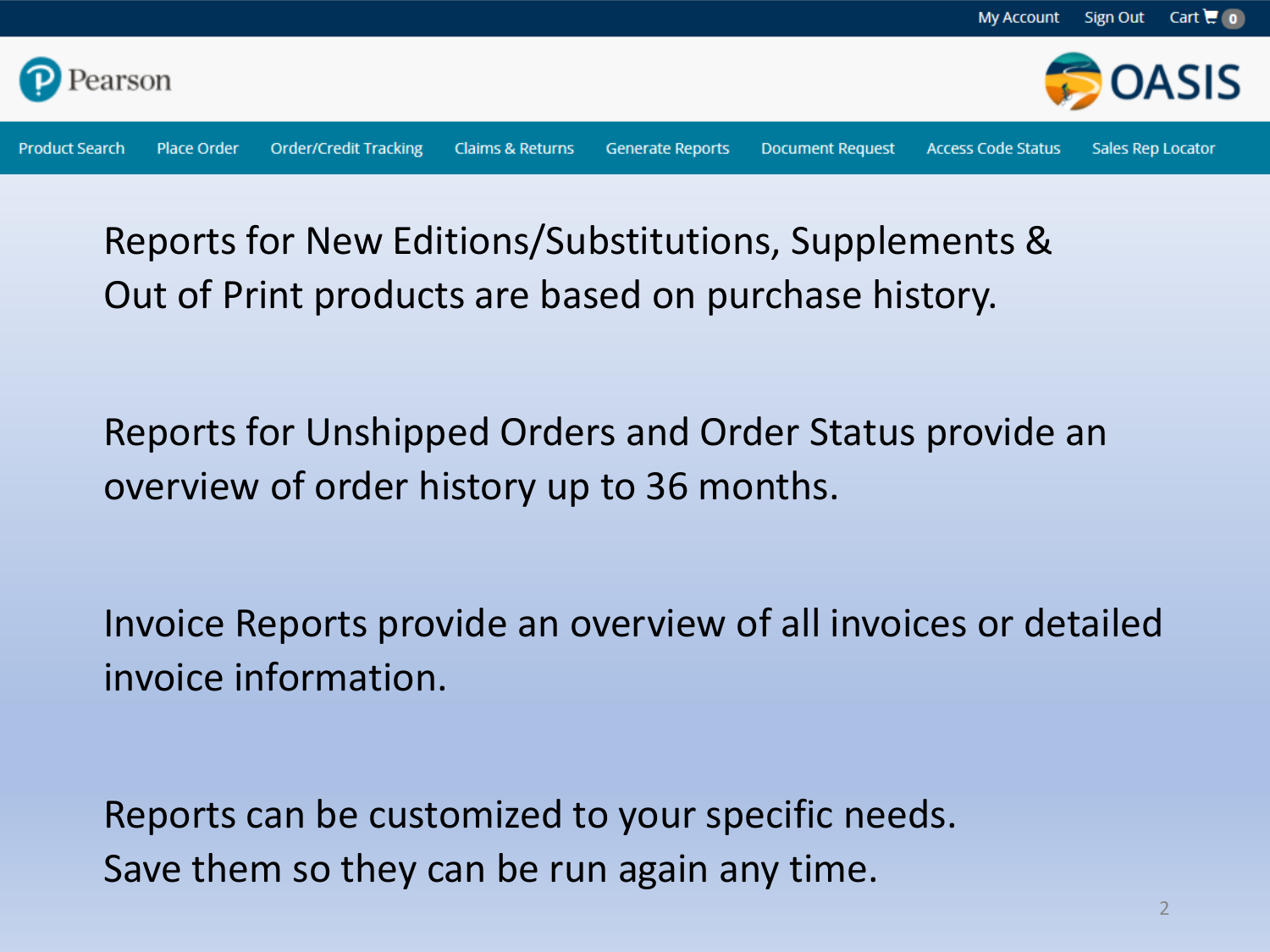## Sample Reports

#### **Order Status Detail Report**

| <b>PO</b><br><b>Number</b> | <b>ISBN</b>   | <b>Author</b>    | <b>Title</b>                                                                                                                 | <b>Order</b><br><b>Date</b> | Order#     | <b>Ordered</b><br><b>Quantity</b> | <b>Invoice</b><br><b>Number</b> | <b>Status</b>    | <b>Quantity</b> |
|----------------------------|---------------|------------------|------------------------------------------------------------------------------------------------------------------------------|-----------------------------|------------|-----------------------------------|---------------------------------|------------------|-----------------|
| CS4940                     | 9780136858263 | Urry & Wasserman | <b>Modified Mastering Biology with</b><br>Pearson eText -- Combo Access<br>Card -- for Campbell Biology (24<br>Months), 12/e | 12/14/2021                  | 2001148628 | 12                                |                                 | To Be<br>Shipped | 12              |
| <b>CS4938</b>              | 9780134763415 | Marieb & Hoehn   | Modified Mastering A&P with<br>Pearson eText -- Standalone<br>Access Card -- for Human<br>Anatomy & Physiology, 11/e         | 12/12/2021                  | 2001145696 | 13                                | 16540083                        | Shipped          | 13              |

#### **Invoice Detailed Report**

| PO#           | Invoice # | <b>Invoice Date</b> | <b>ISBN</b>   | Qty            | Price    | <b>Discount</b> | <b>Ext. Price</b> | <b>Shipping</b> | <b>Tax</b> | <b>Invoice Total</b> |
|---------------|-----------|---------------------|---------------|----------------|----------|-----------------|-------------------|-----------------|------------|----------------------|
| <b>CS4938</b> | 16540083  | 12/14/2021          | 9780134763415 | 52             | \$153.32 | 25.00%          | \$5,979.48        | \$0.00          | \$0.00     | \$1494.87            |
| CS4935        | 16535413  | 12/11/2021          | 9780134819426 | $\overline{2}$ | \$119.99 | 25.00%          | \$179.98          | \$0.00          | \$0.00     | \$179.98             |
| CS4934        | 16531698  | 12/10/2021          | 9780135775554 | 4              | \$34.99  | <b>Net</b>      | \$139.96          | \$0.00          | \$0.00     | \$1369.82            |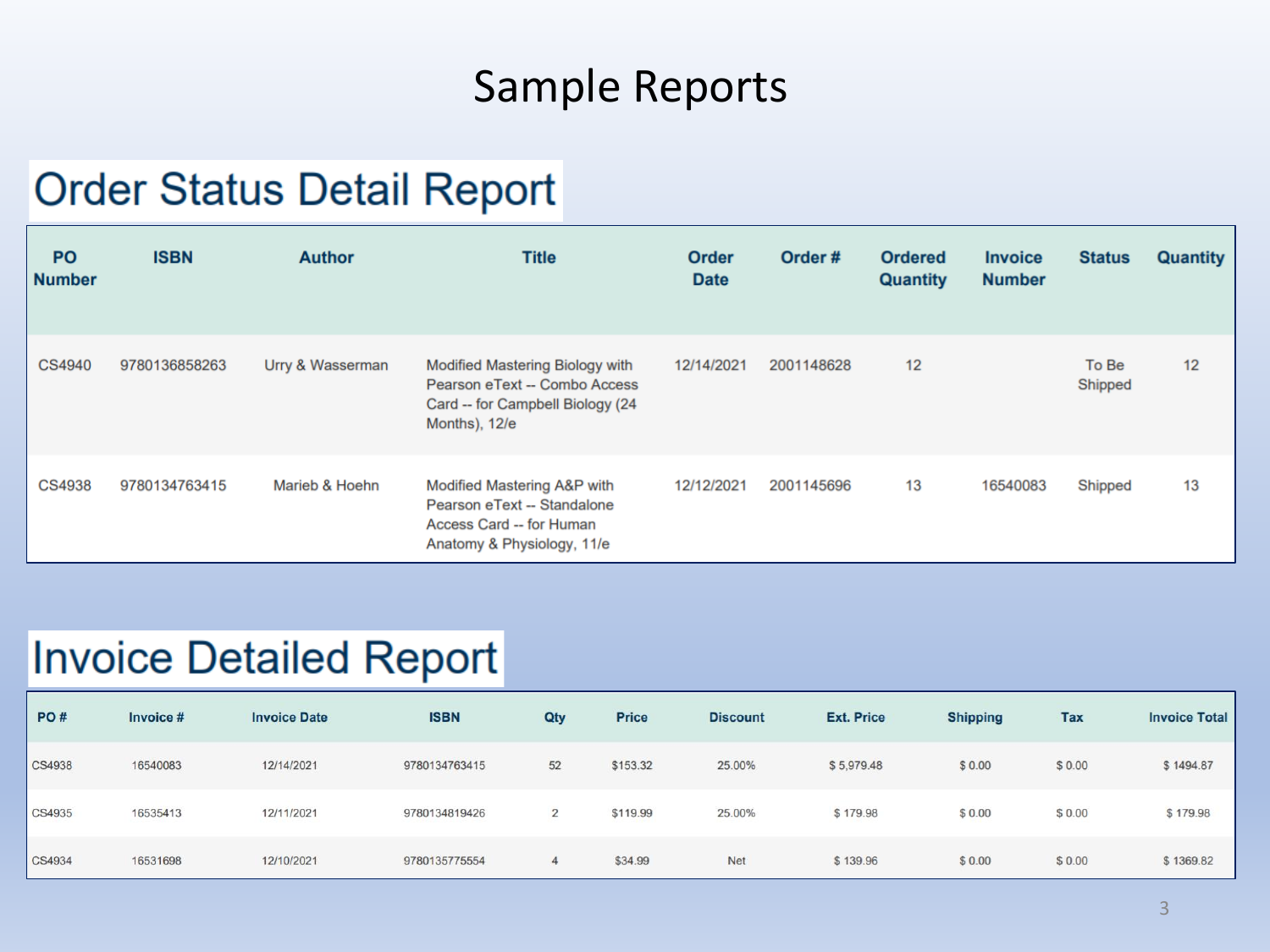#### In the navigation bar at the top, click "Generate Reports"

| Pearson                 |                    |                              |                             |                         |  |  |  |  |
|-------------------------|--------------------|------------------------------|-----------------------------|-------------------------|--|--|--|--|
| <b>Product Search</b>   | <b>Place Order</b> | <b>Order/Credit Tracking</b> | <b>Claims &amp; Returns</b> | <b>Generate Reports</b> |  |  |  |  |
| Home > Generate Reports |                    |                              |                             |                         |  |  |  |  |
|                         |                    | Generate Reports             |                             |                         |  |  |  |  |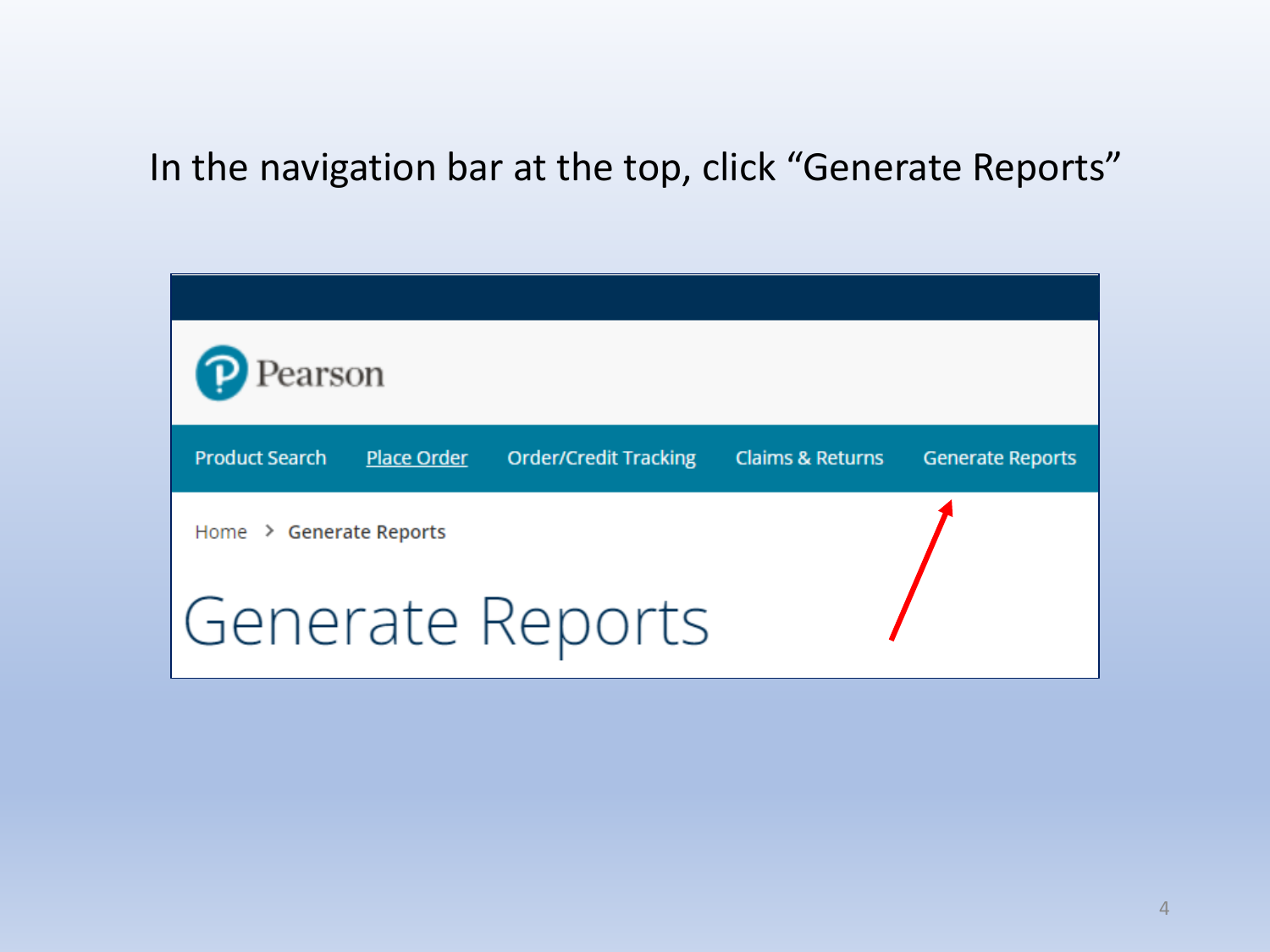### On the left side of the page, choose a report from the "Standard Reports" list

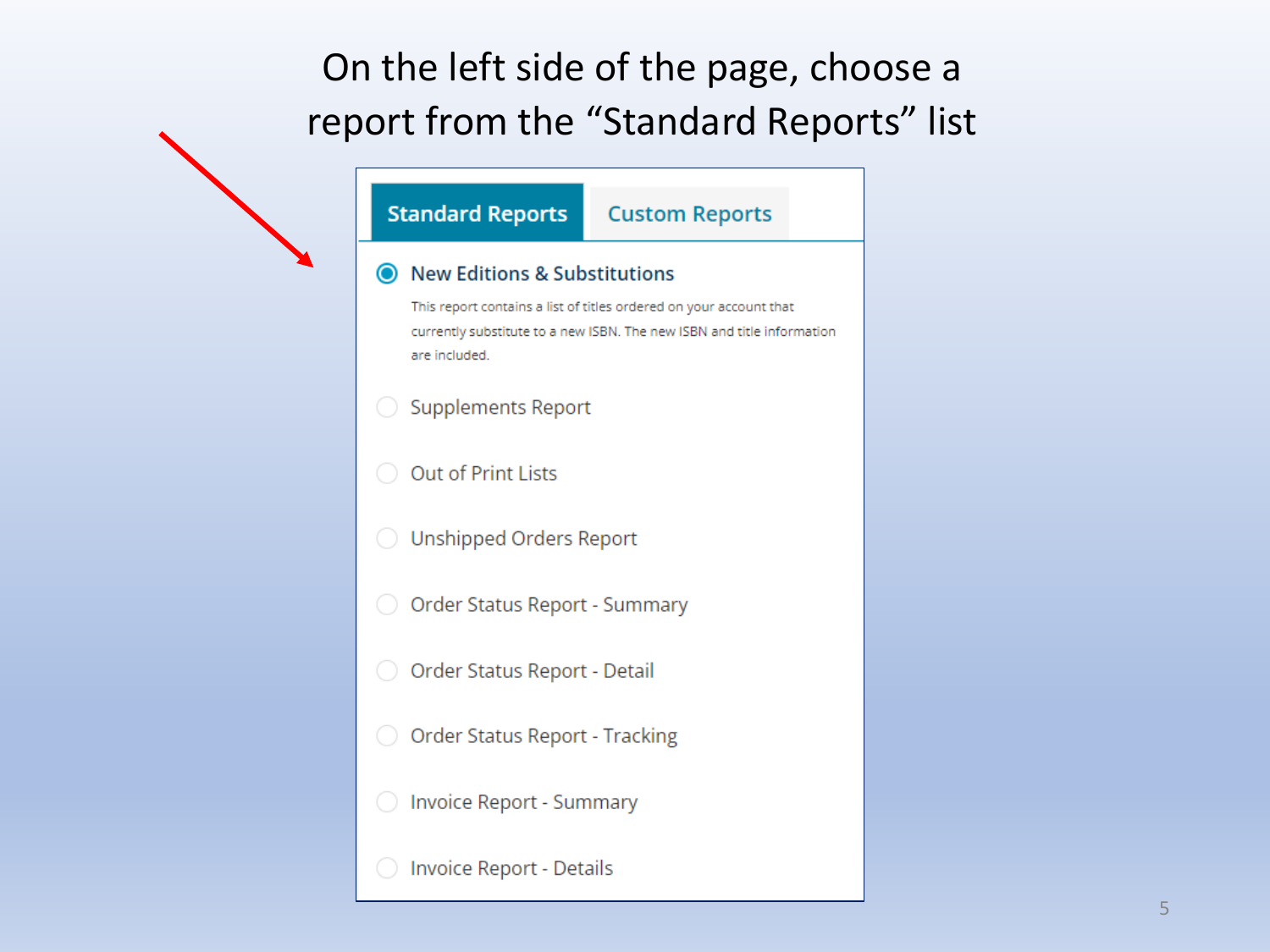#### Select a report to learn about its content

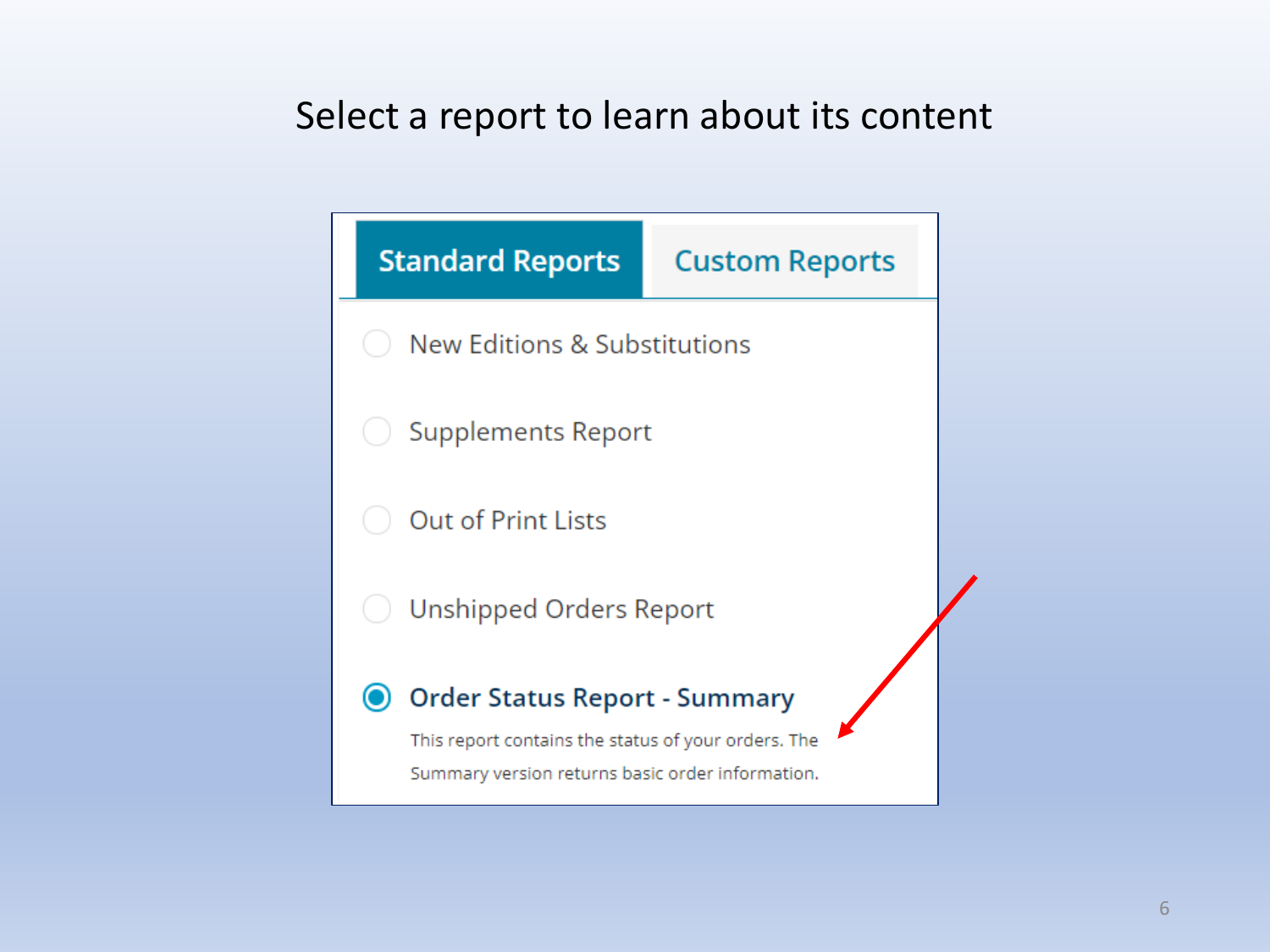On the right side of the page, there are several options that allow you to customize the report results.

Option 1 - The report can include all ISBNs and POs (defaulted) or specific ones that you enter.

Option 2 - You can copy/paste the info into the text box.

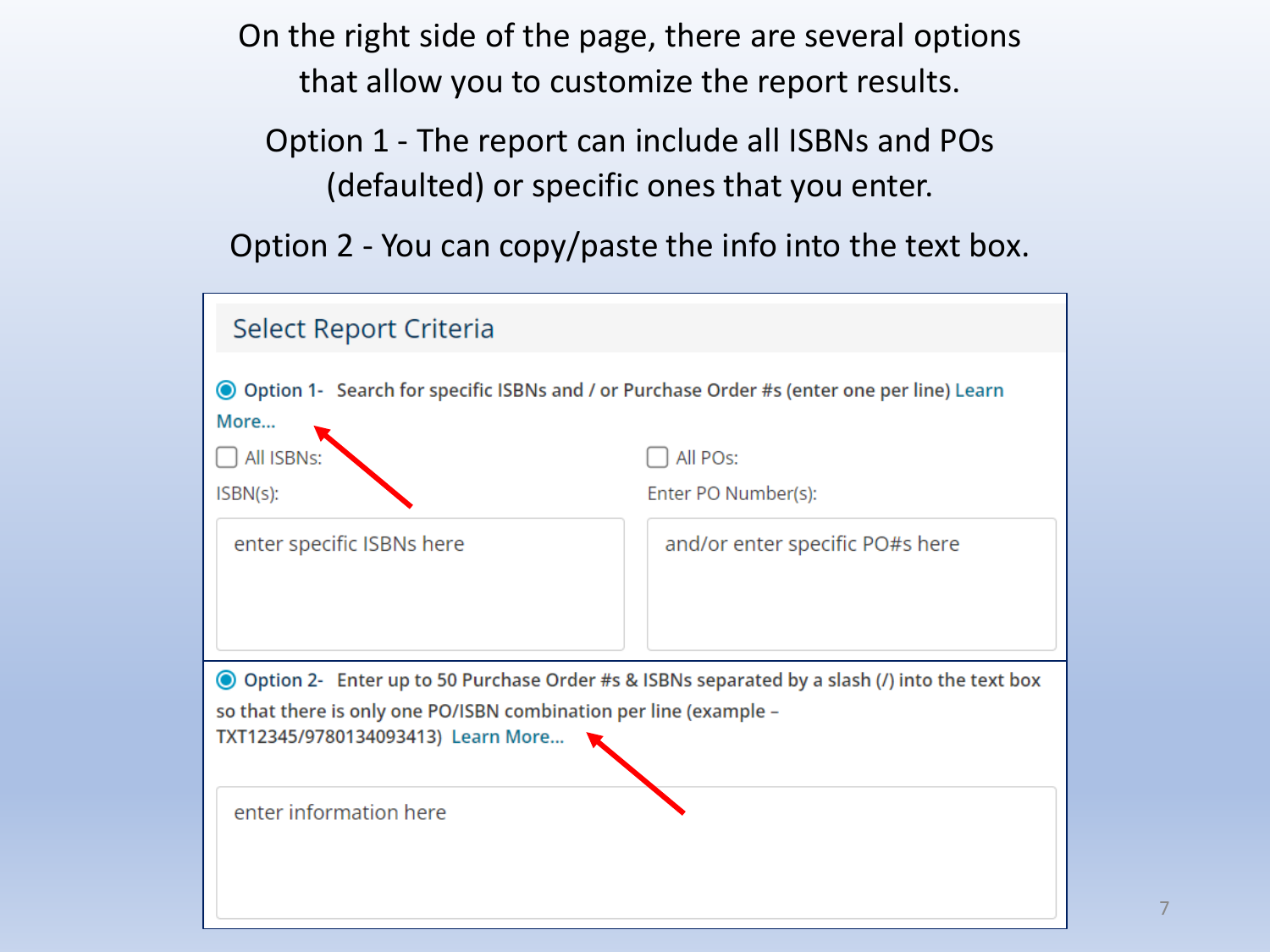The default Order Entry Date Range for reports is 3 months but you can select from 1 to 36 months or select specific dates from the calendar



8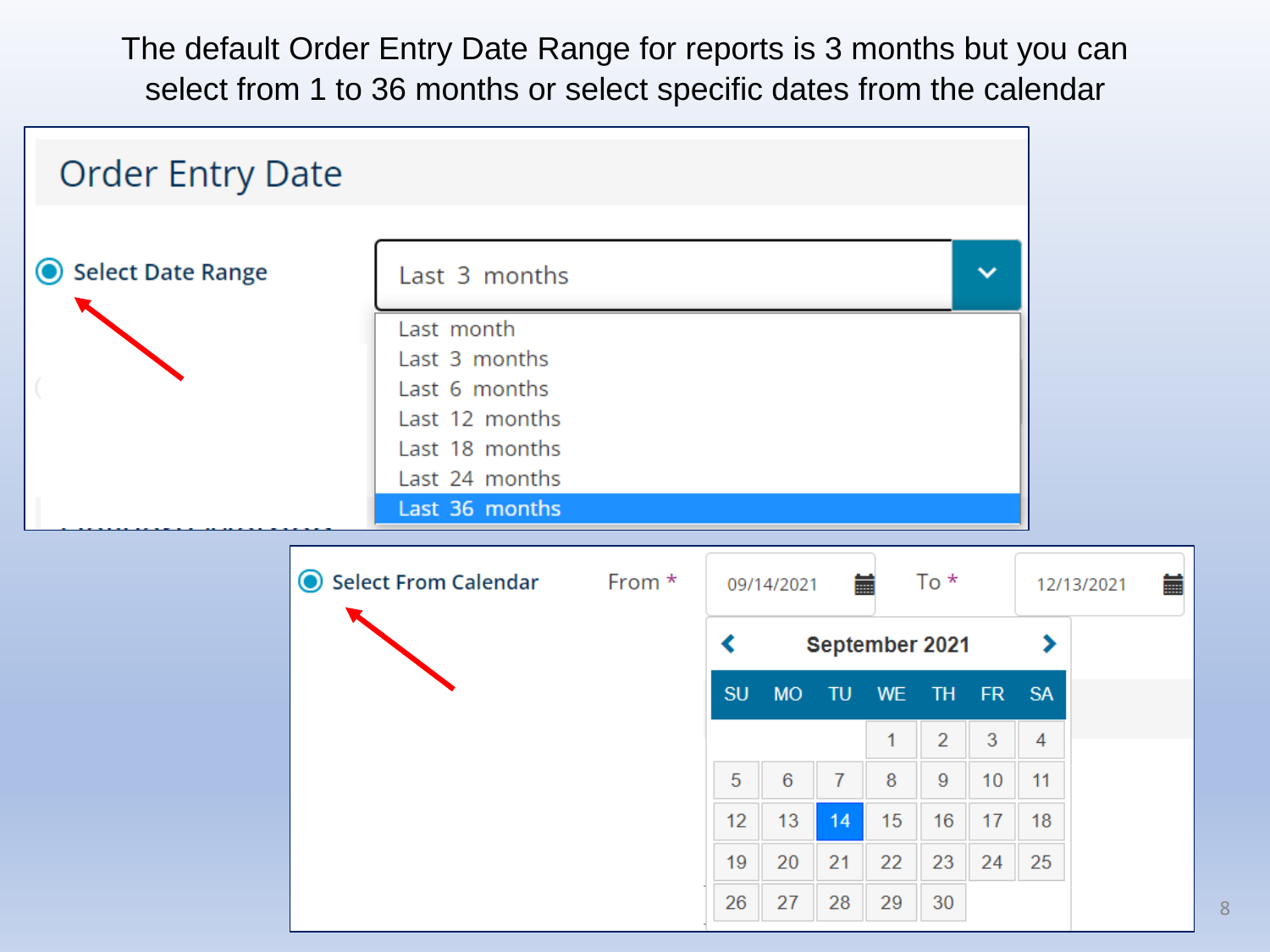Reports can be displayed on screen or delivered as an email attachment in Excel or PDF



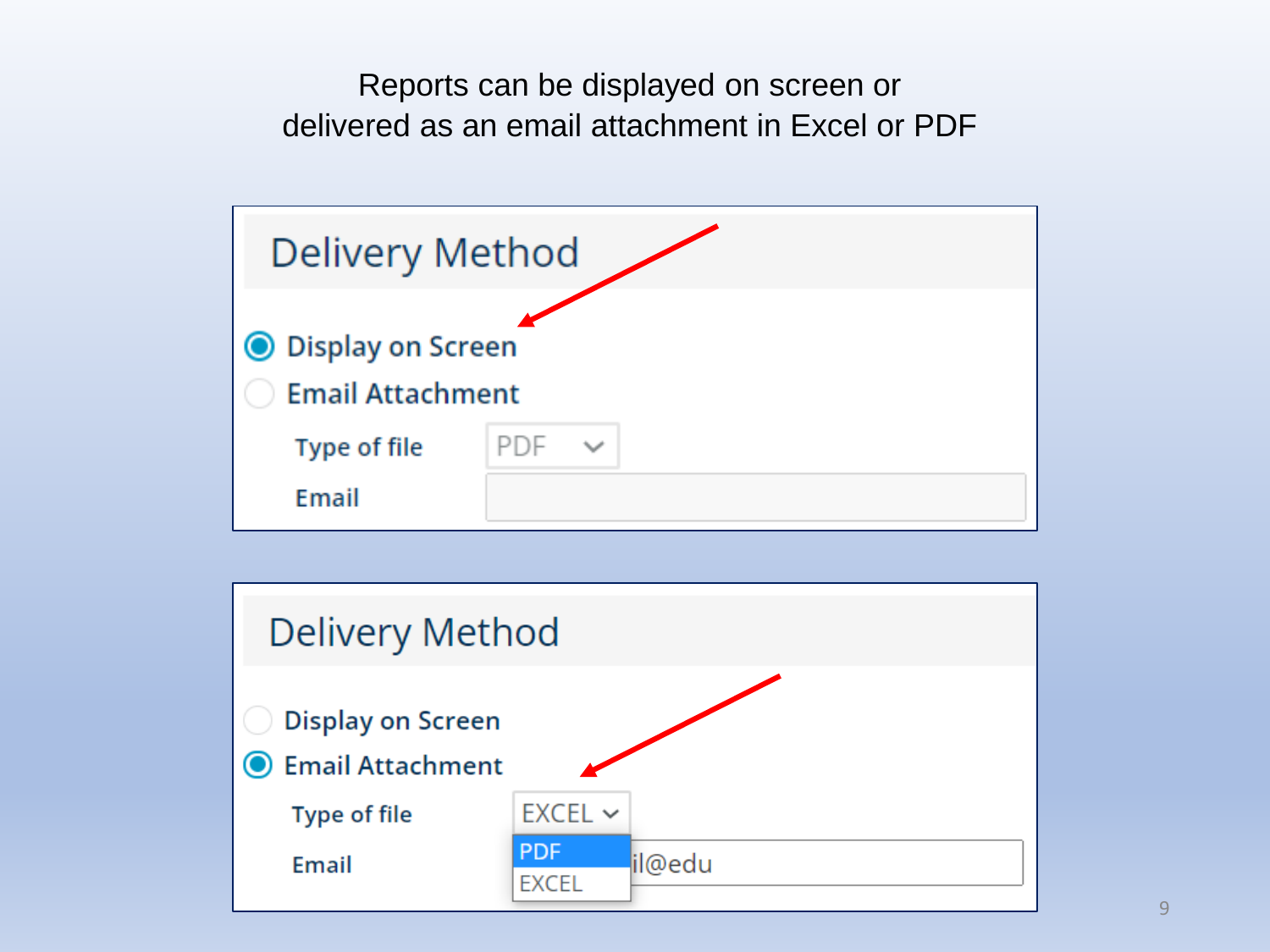Save the changes as a Custom Report to run again in the future



Find saved reports under "Custom Reports" and run anytime

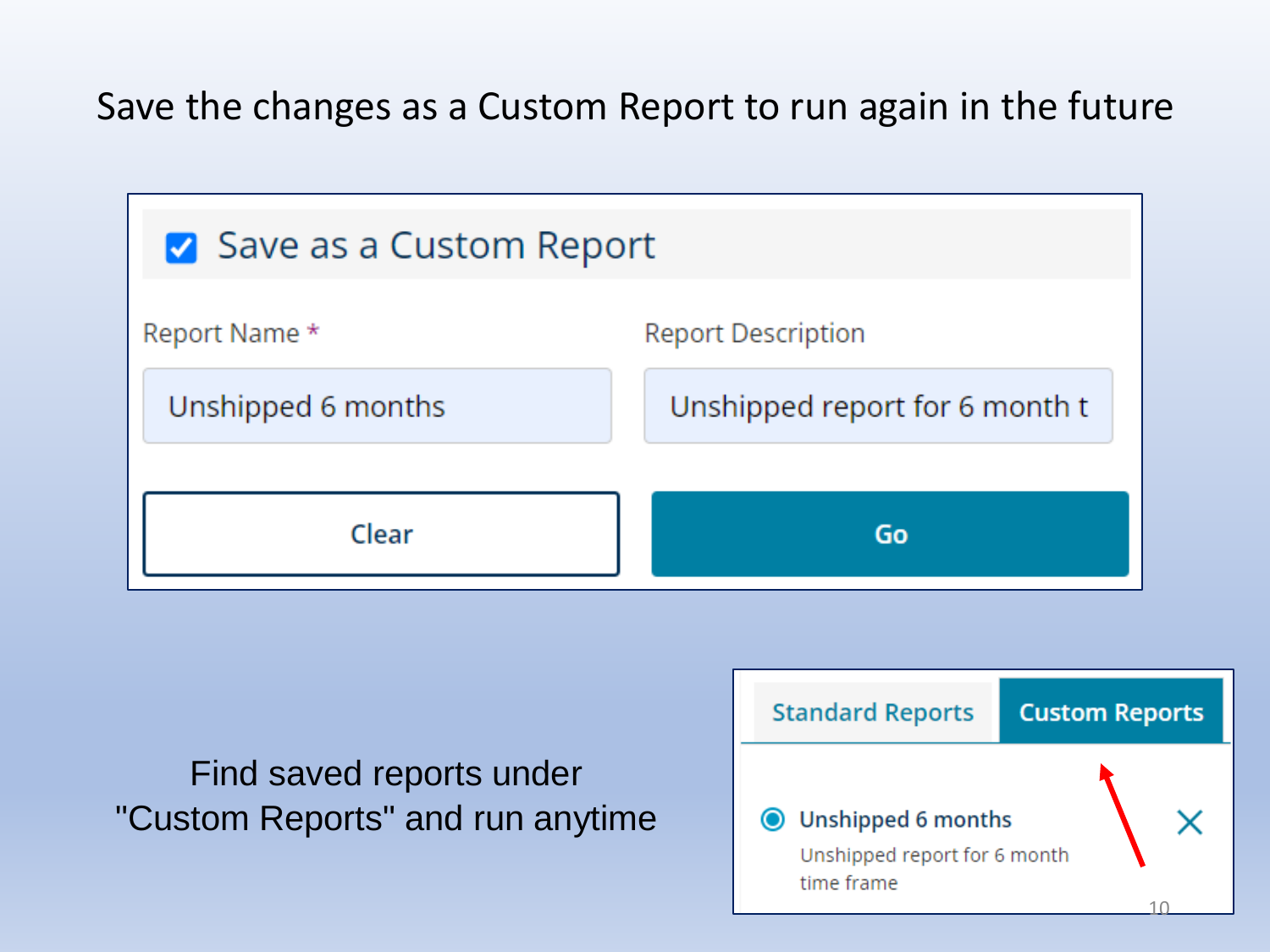

**Product Search** 

**Claims & Returns** 

**Generate Reports** 

**Document Request** 

**Access Code Status** 

Sales Rep Locator

## Need help?

Do you need help using OASIS? On the Home Page, click the "OASIS Technical Support" link to submit your questions.

#### **OASIS User Guide & Technical Support**

- . New! You can now place orders by uploading your Purchase Order.
- OASIS step-by-step instructions L'
- OASIS User Guide & Video Tutorial
- **OASIS Technical Support**